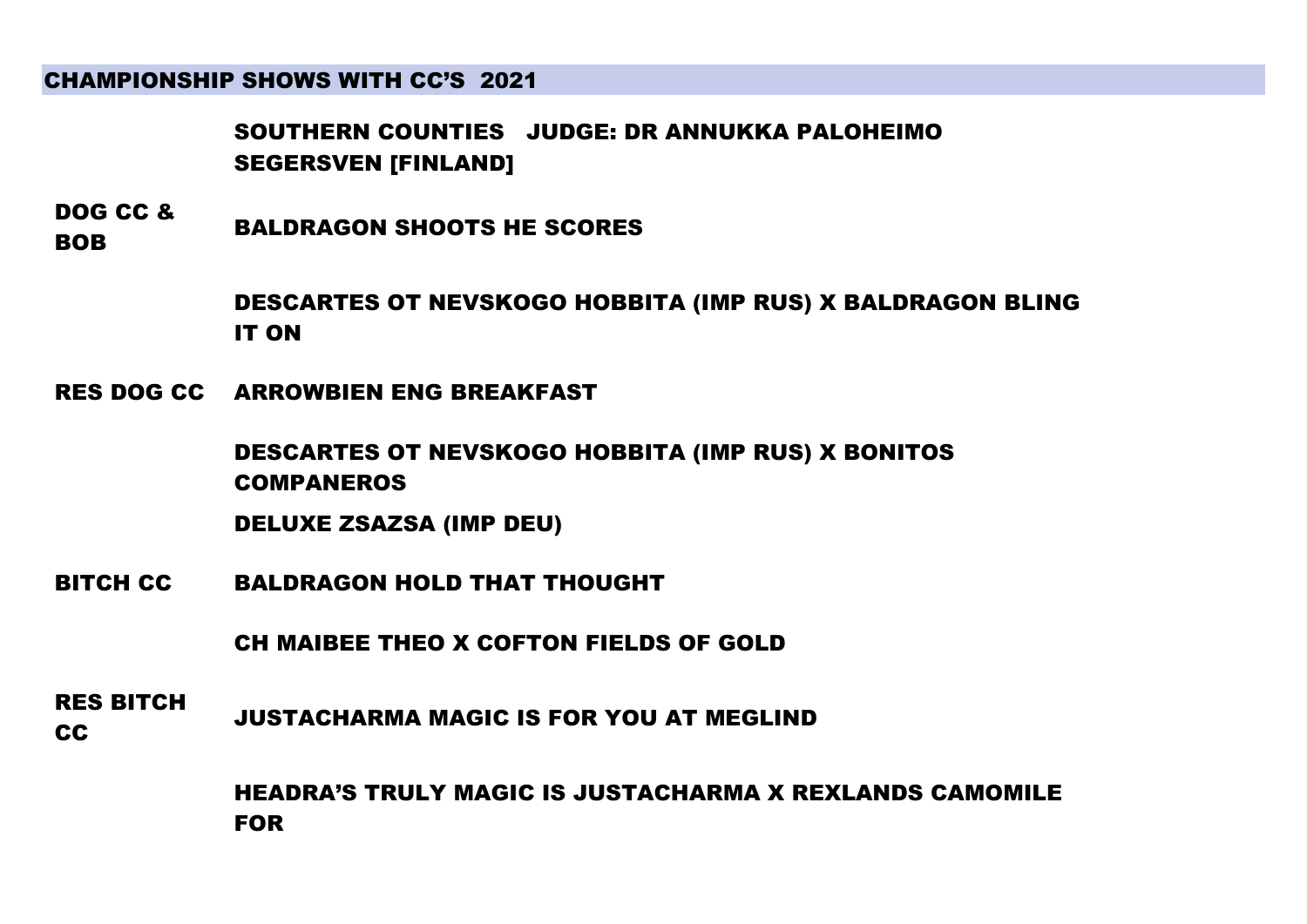### JUSTACHARMA

BEST PUPPY BALDRAGON SHOOTS HE SCORES

DESCARTES OT NEVSKOGO HOBBITA (IMP RUS) X BALDRAGON BLING IT ON

**BEST** VETERAN MAYNORTH SHADES OF HEAVEN AT HOOEBARTON

> OTHMESE DHU DAVETH AT HOOEBARTON X MAYNORTH SHOW ME HEAVEN

**BEST** JUNIOR ELLINGHURST XMAS KRACKER NAF TAF

> DAVID OT NEVSKOGO HOBBITA (IMP RUS) X ELLINGHURST SKYE FALL

BATH CANINE SOCIETY - JUDGE: MRS C CHAMPION

DOG CC & BOB ARROWBIEN ENG BREAKFAST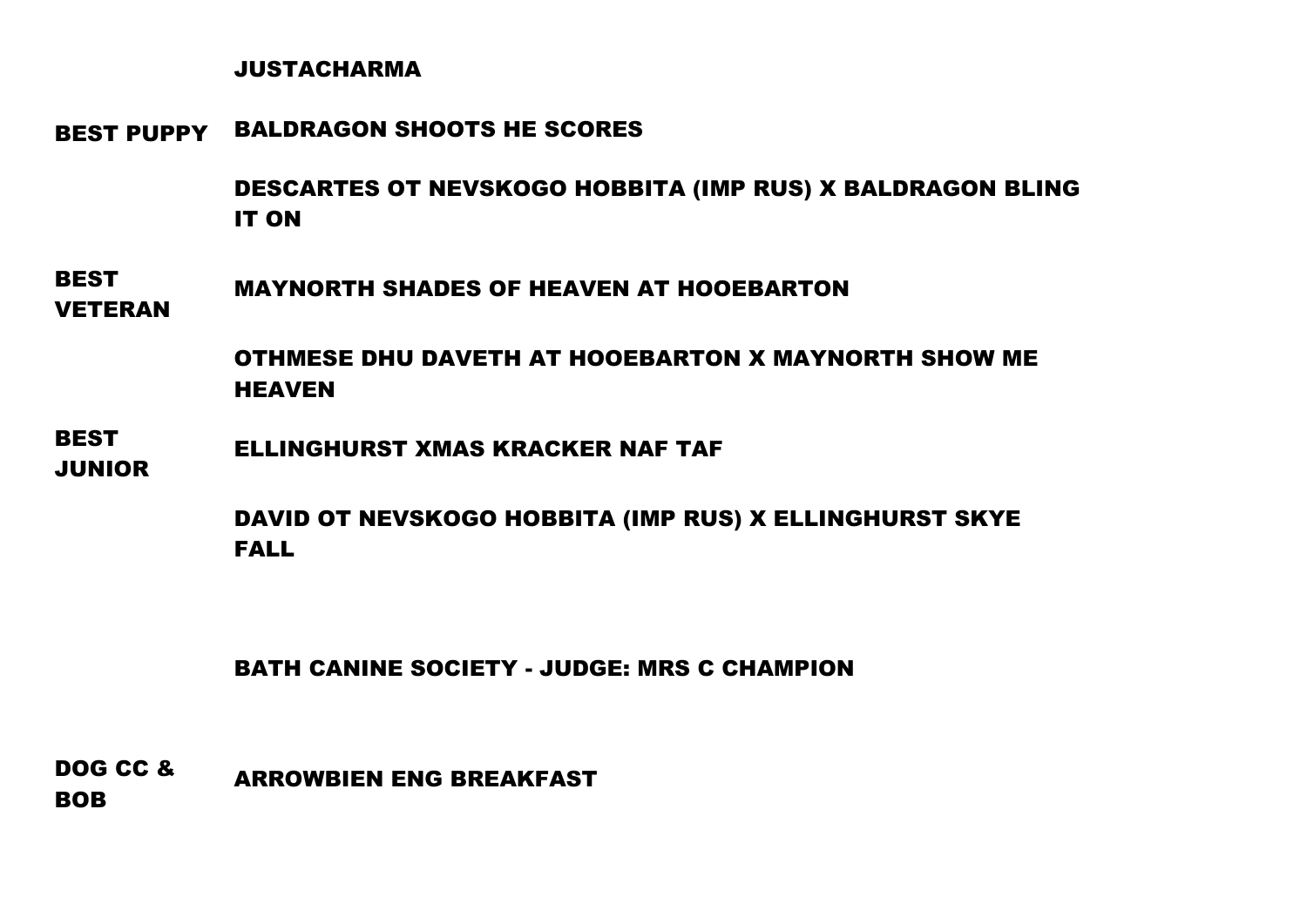## SEE SOUTHERN COUNTIES

RES DOG CC CH AMANTRA CHORALE

AMANTRA CHORALIST X AMANTRA MELROSE AMELIA

BITCH CC AMANTRA TARAZED CARLEETO

CH AMANTRA TREASURY X AMANTRA REGAL STAR

RES BITCH CC COFTON DREAMED A DREAM AT LOVETRAC

> DESCARTES OT NEVSKOGO HOBBITA (IMP RUS) X COFTON WISH UPON A STAR

BEST PUPPY BALDRAGON SHOOTS HE SCORES

SEE SOUTHERN COUNTIES

**BEST** 

VETERAN & VET GROUP CH CH CWMHAF TE KANAWA

4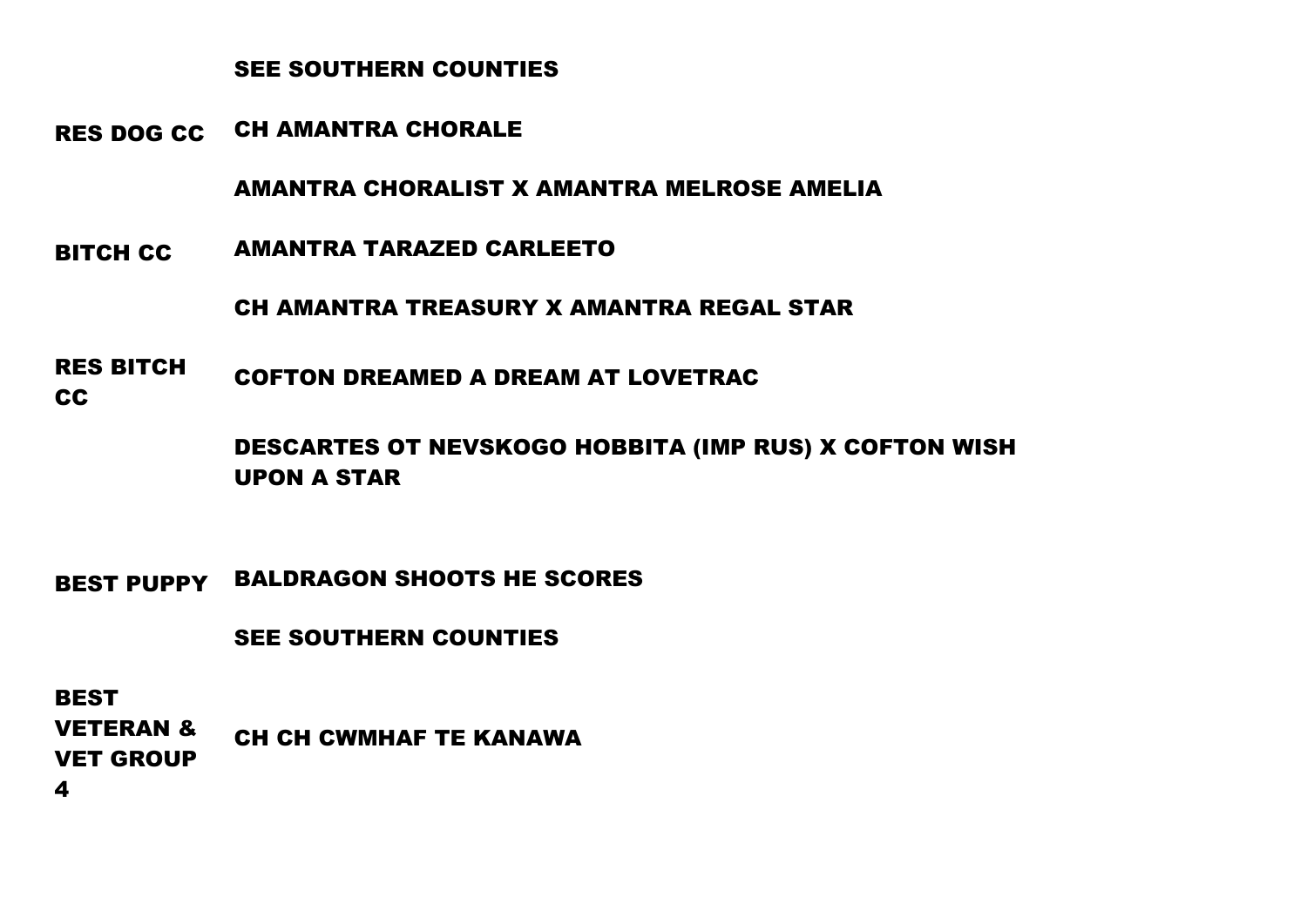POMELO TRIPLE CHANCE X CWMTIRION SHE'S TOO DAM HOT FOR **CWMHAF** 

## LEEDS CHAMPIONSHIP DOG SHOW JUDGE: MR R W DIX

DOG CC & BOB CH AMANTRA CHORALE

### SEE BATH

RES DOG CC PAULIAN TRICK OR TREAT

PAULIAN FRANK X CORINWOOD CHLOE AT PAULIAN

BITCH CC CH CWMHAF TE KANAWA

SEE BATH

RES BITCH CC CH PENEMMA MISTY FOR ME JW

CH MAIBEE MR KIPLING X PENEMMA SWEET DREAM

BEST PUPPY BALDRAGON SHOOTS HE SCORES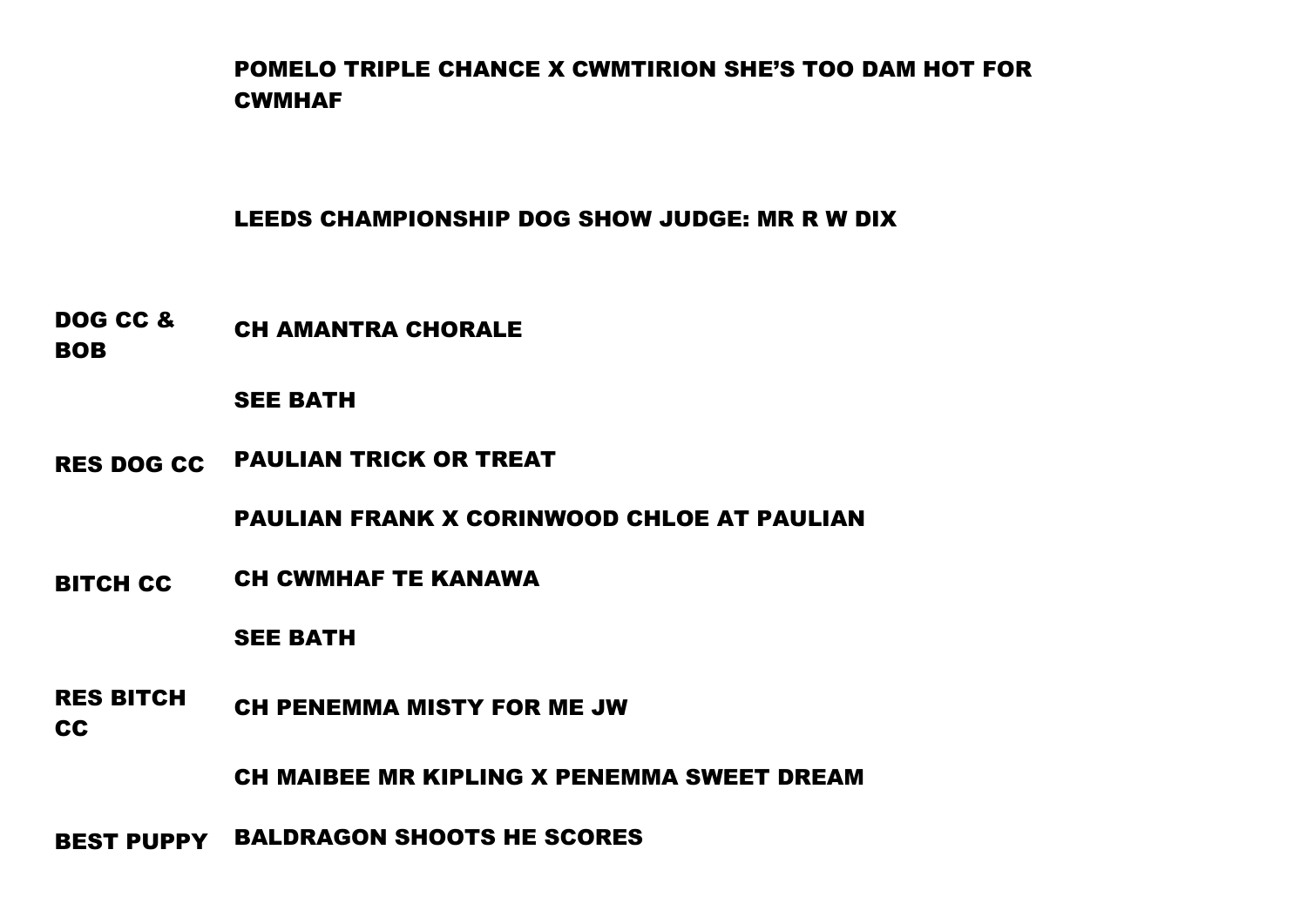# SEE SOUTHERN COUNTIES

**BEST** VETERAN CH CWMHAF TE KANAWA

SEE BATH

# THE NORTHERN KING CHARLES SPANIEL CLUB JUDGE DAVID ANDERSON ( NISYROS)

DOG CC & DIGGLE DANDELION JW

**BOB** 

CH HEADRA'S TRULY MAGIC IS JUSTACHARMA X PHYDEAUX ROYAL ROSE FOR DIGGLE

RES DOG CC CH AMANTRA REGAL DUKE

CH AMANTRA REGALIST X AMANTRA CHERYL

BITCH CC TOVARICH TEANNA

CH HEADRA'S TRULY MAGIC IS JUSTACHARMA X OTHMESE TIFANNY TOVARICH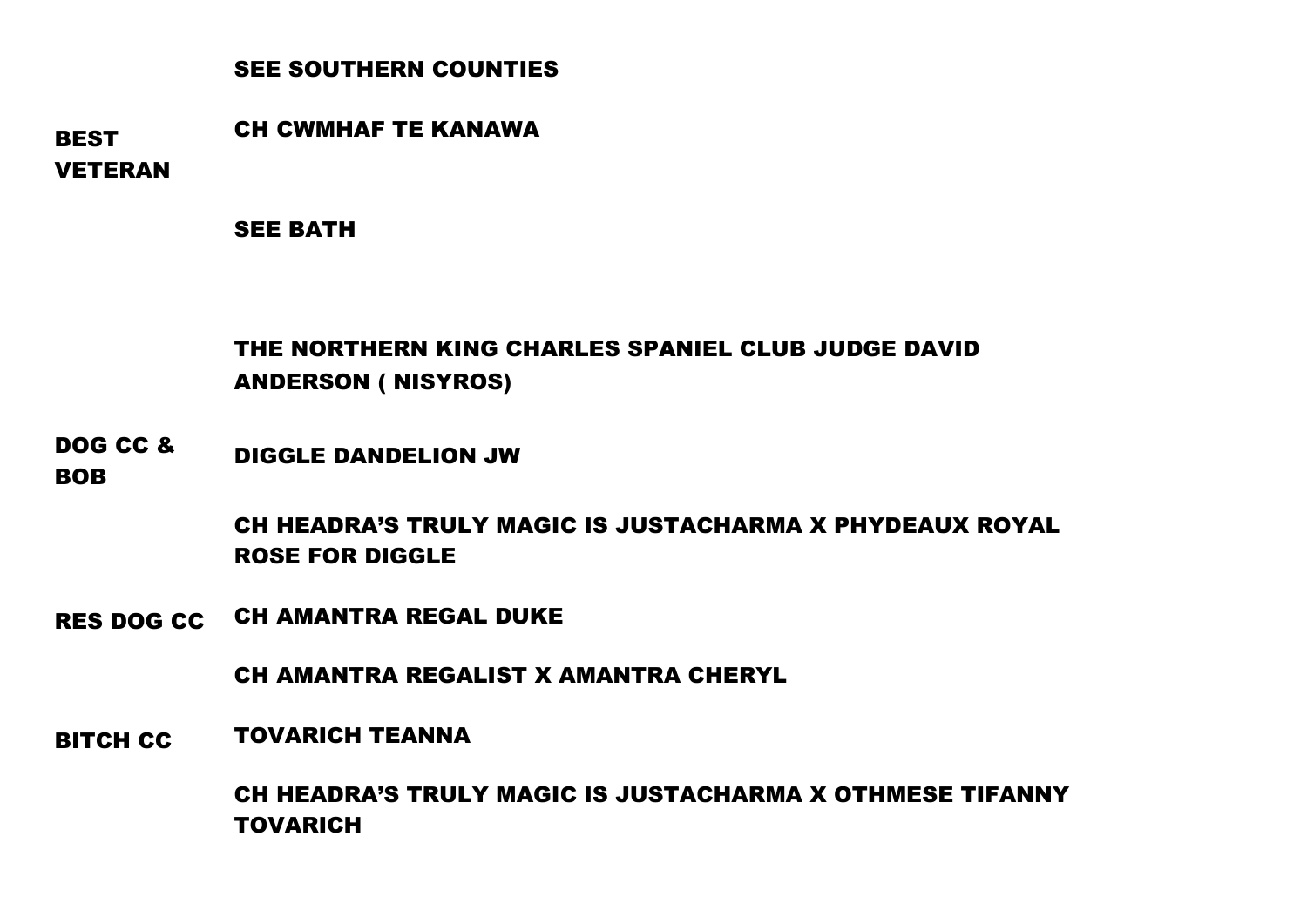RES BITCH CAVELLA CAMELIA

CC

YAKEE ROYAL TREASURE X PENEMMA MILLIE THE MINX

BEST PUPPY BALDRAGON SHOOT HE SCORES

SEE SOUTHERN COUNTIES

BEST CH AMANTRA REGAL DUKE

VETERAN

SEE ABOVE

PAIGNTON JUDGE JEFF HORSWELL

DOG CC & BOB BALDRAGON SHOOTS HE SCORES

SEE SOUTHERN COUNTIES

RES DOG CC ARROWBIEN ENG BREAKFAST

SEE SOUTHERN COUNTIES

BITCH CC CH CH CWMHAF TE KANAWA

SEE BATH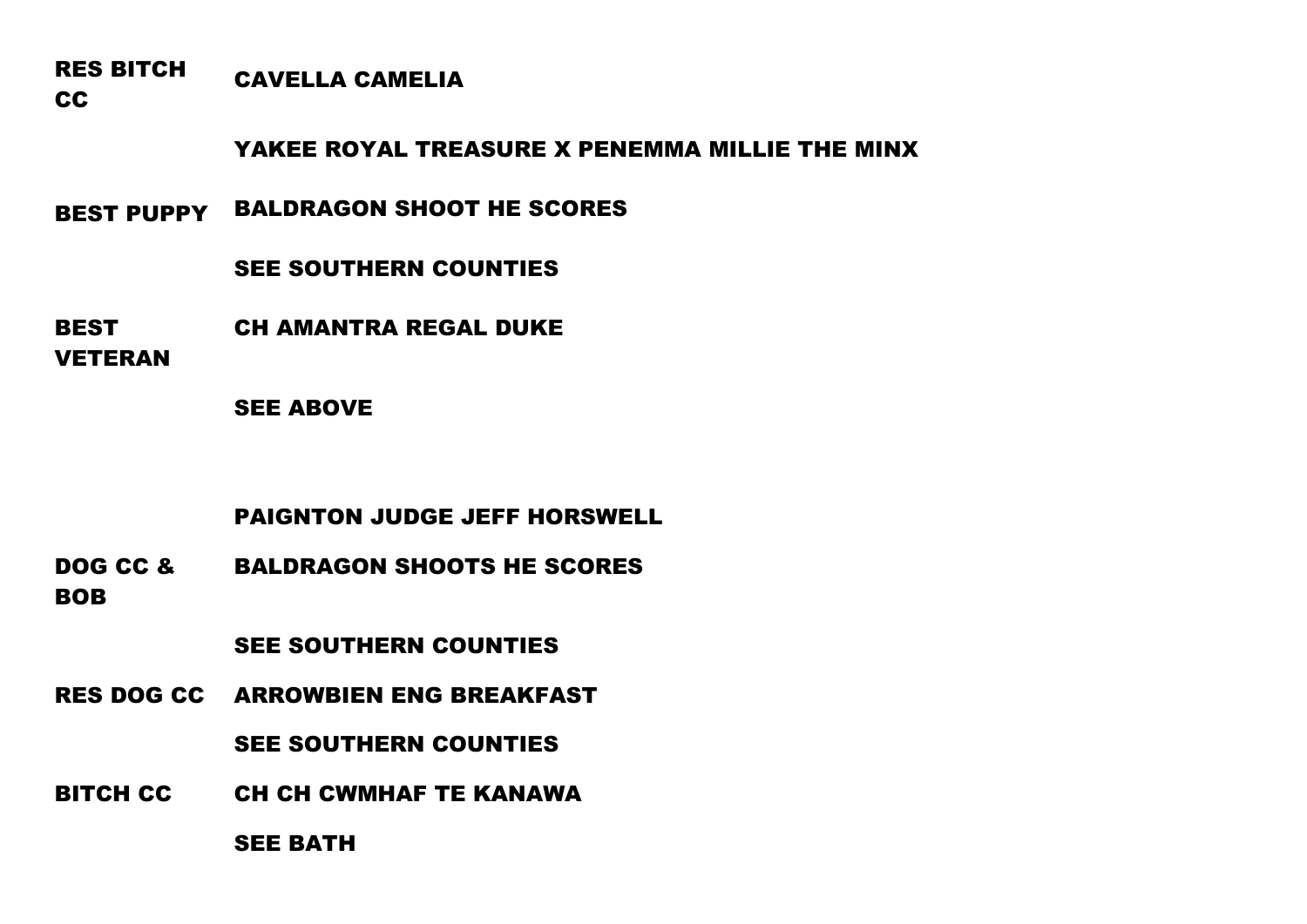RES BITCH RES BITSIT COFTON DREAMED A DREAM AT LOVETRAC

### SEE BATH

BEST PUPPY BALDRAGON SHOOTS HE SCORES

SEE SOUTHERN COUNTIES

# BOURNEMOUTH CANINE ASSOCIATION JUDGE: MR T PURSE

BITCH CC & BOB CH COFTON FAIRYTALE JW

CH MAIBEE MR KIPLING X COFTON FIELDS OF GOLD

RES BITCH CH MARCHOG MACFLANNELETTE

ISCALYN CELTIC KNIGHT CELXO X MARCHOG MIMI BON BON

DOG CC CH AMANTRA REGAL DUKE

SEE NORTHERN KCS SHOW

RES DOG CC DAVID OT NEVSKOGO HOBBITA AT ELLINGHURST (IMP RUS)

CLUSSEXX NEVSKIY HOBBIT X MAGIC SILK LOVE OF MY LIFE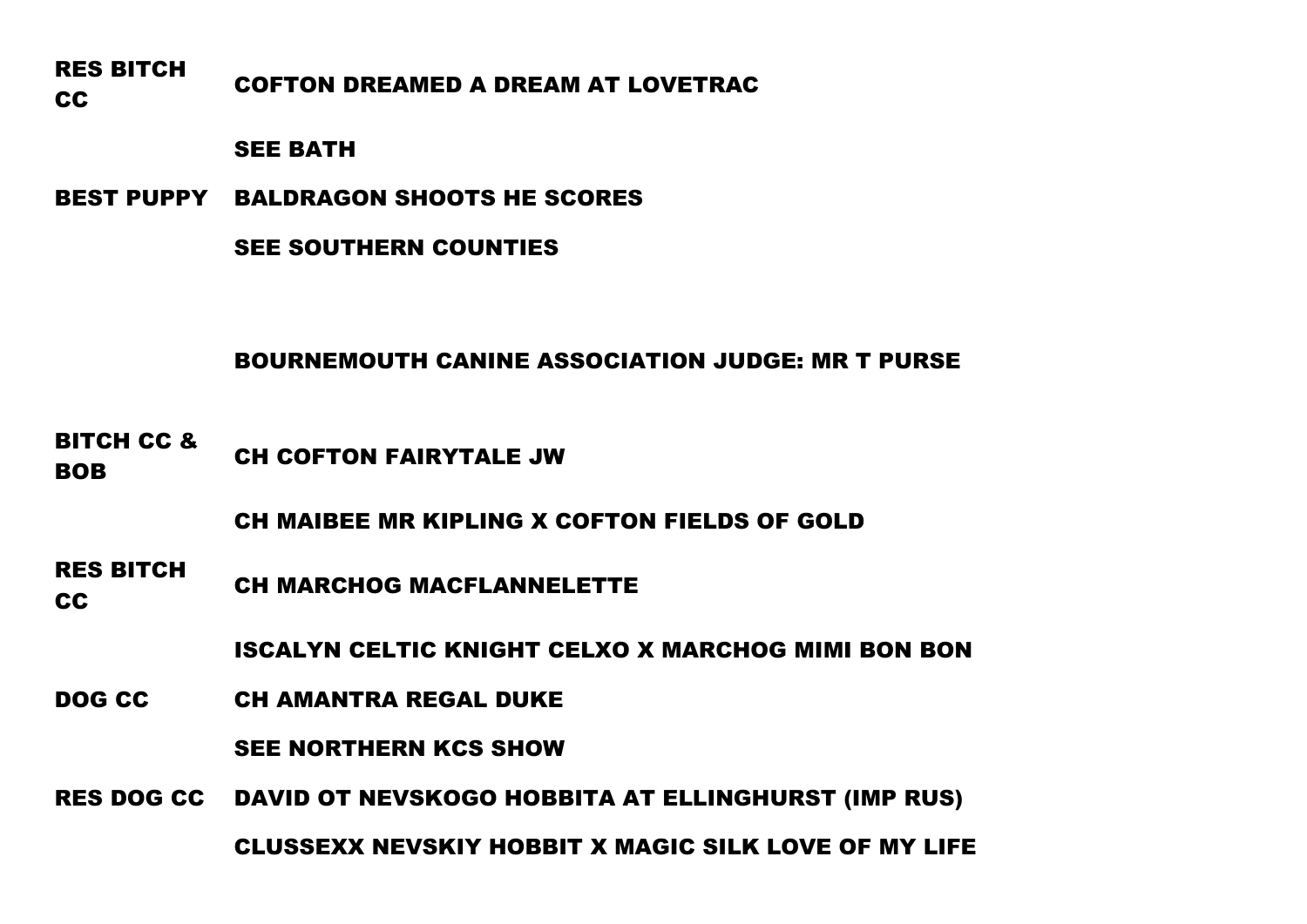BEST PUPPY

& PUPPY Group 1 BALDRAGON SHOOTS HE SCORES

### SEE SOUTHERN COUNTIES

**BEST** VETERAN CH AMANTRA REGAL DUKE

SEE NORTHERN KCS SHOW

### BLACKPOOL JUDGE: JO LEWIS

DOG CC & **BOB** CH AMANTRA REGAL DUKE

## SEE NORTHERN KCS SHOW

RES DOG CC SAROSOTA CHENIN BLANC

AMANTRA CHORAL X AMANTRA SUMMER SHOWGIRL

BITCH CC CH COFTON FAIRYTALE JW

### SEE BOURNEMOUTH

RES BITCH CC CH CWMHAF TE KANAWA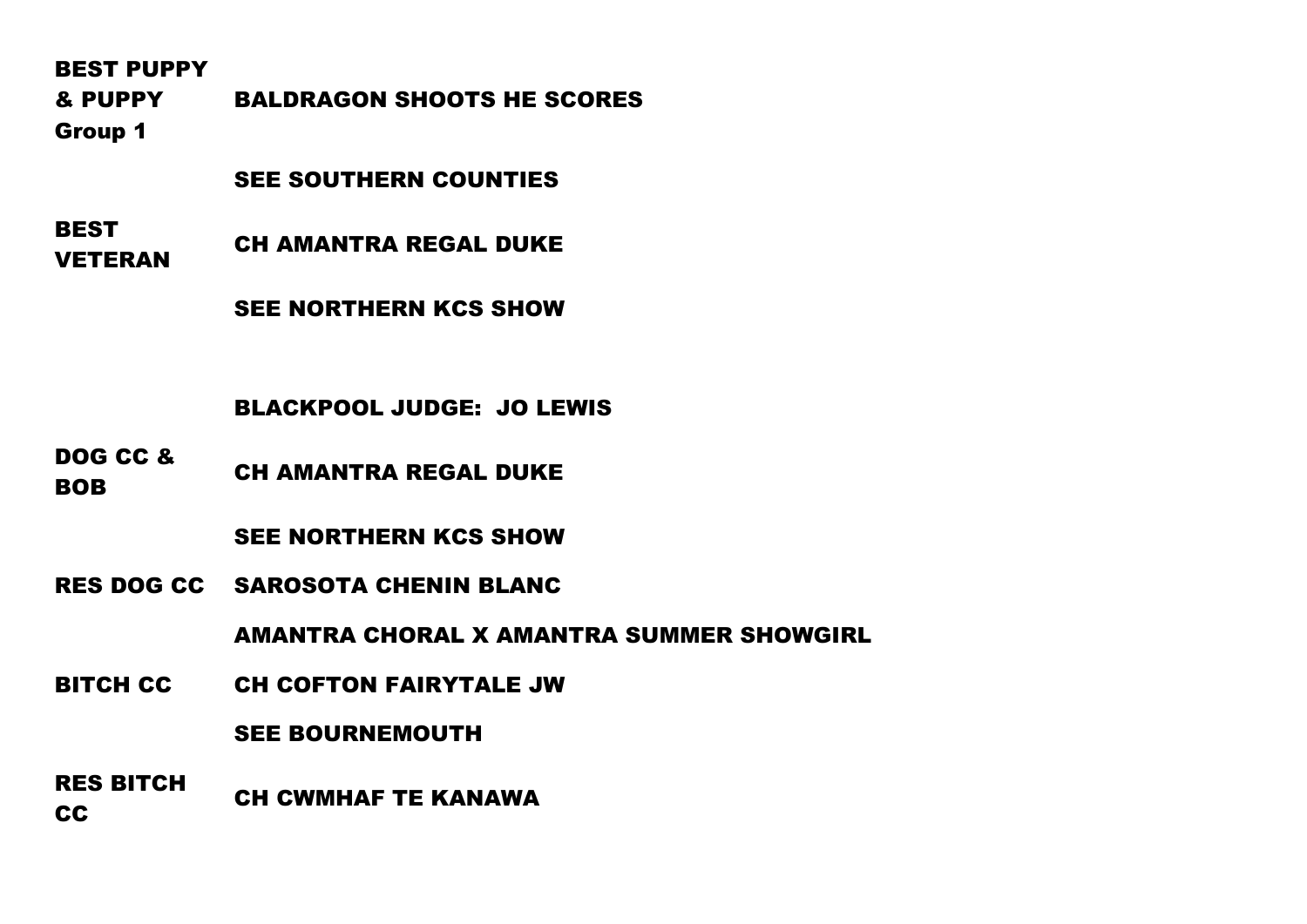## SEE BATH

# BEST PUPPY BALDRAGON SHOOTS HE SCORES

# SEE SOUTHERN COUNTIES

# **BEST**

VETERAN & VET GROUP CH AMANTRA REGAL DUKE

4

# SEE NORTHERN KCS SHOW

### **BEST** JUNIOR GIOVANNI FACH

# CH LANOLA GIORGIO ARMANI WITH SIMANNIE X SIMANNIE MISTIGGYWINKLE

DRIFFIELD - Judge: Ian Willey

DOG CC & BOB CH DIGGLE DANDELION JW

SEE NORTHERN KCS

RES DOG CC JUSTACHARMA MAGIC GOES ON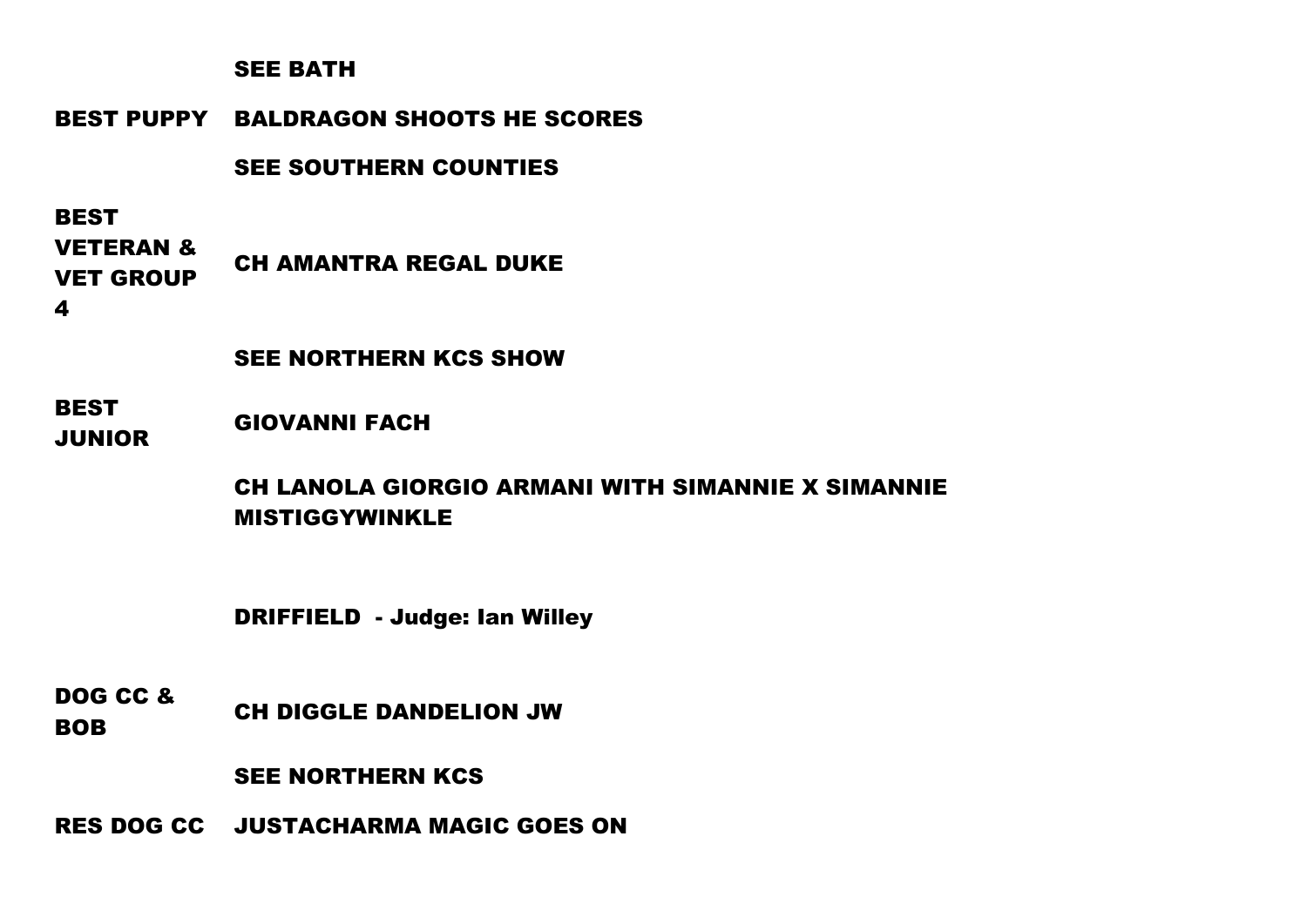CH HEADRA'S TRULY MAGIC IS JUSTACHARMA X JUSTACHARMA ONE MORE MAGIC

BITCH CC CH CWMHAF TE KANAWA

SEE BATH

RES BITCH CC OPRAH DE MELCOURT

CH AMANTRA REGAL DUKE X JOSEPHINE DE MELCOURT

BEST PUPPY BALDRAGON SHOOTS HE SCORES

SEE SOUTHERN COUNTIES

RICHMOND – JUDGE CAROLINE BOWLES- ROBINSON

DOG CC & **BOB** ARROWBIEN ENG BREAKFAST

SEE SOUTHERN COUNTIES

RES DOG CC CHACOMBE FIN

CHACOMBE RETAINED ASSET X CHACOMBE TUDOUR ROSE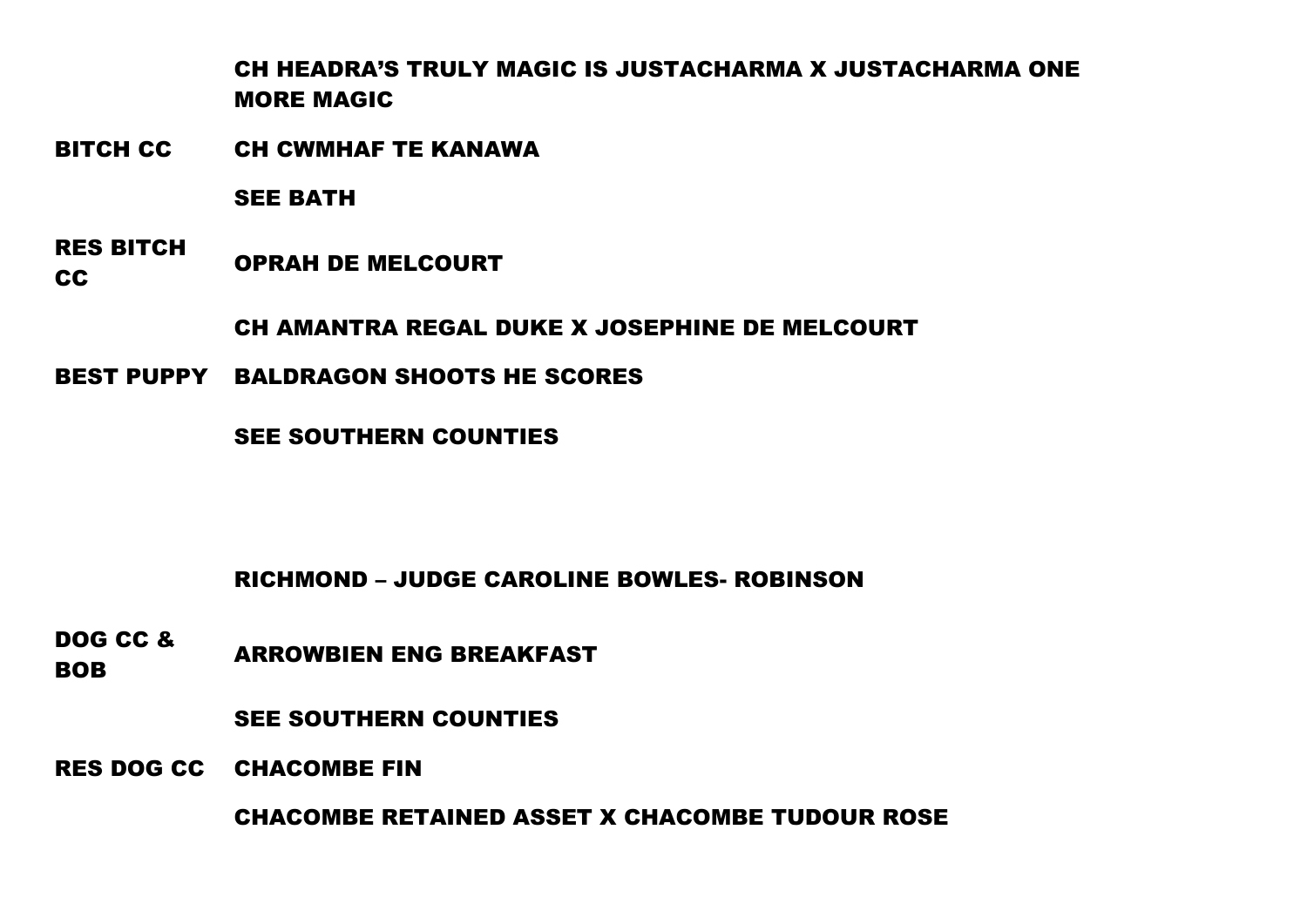### BITCH CC COFTON FLY ME TO THE MOON

COFTON STARS AND THE MOON X BALDRAGON ANNIE'S SONG

RES BITCH CC SIMANNIE MAID IN WALES

CH LANOLA GIORGIO ARMANI WITH SIMANNIE X SIMANNIE MS TIGGYWINKLE

BEST PUPPY COFTON DREAMED A DREAM AT LOVETRAC

DESCARTES OT NEVSKOGO HOBBITA (IMP RUS) X COFTON WISH UPON A STAR

DARLINGTON DOG SHOW SOCIETY JUDGE: LIZ CARTLEDGE

DOG CC & BOB AMBASSADOR BOY STAR OF TUCHERISH (IMP RUS)

> RUS CH RUSSISCH GEIST AKINO X RUS J CH DASHIMMA OF PANDY SHARM

RES DOG CC ARROWBIEN ENG BREAKFAST

SEE SOUTHERN COUNTIES

BITCH CC TOYSWOOD STARLIGHT EXPRESS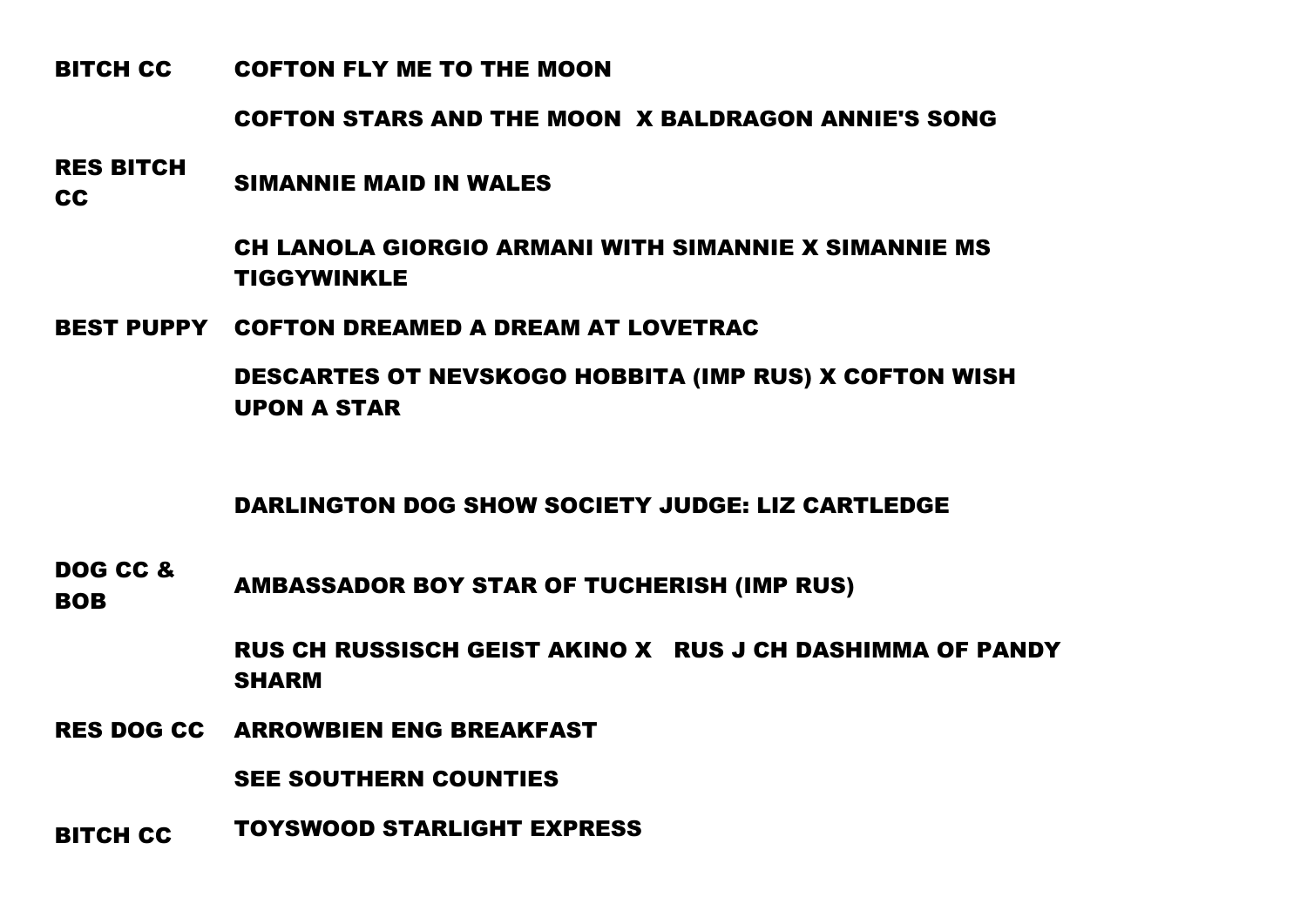# DOWNSBANK MONTGOMERY X TOYSWOOD COUNTING STARS

#### RES BITCH ARROWBIEN THE SPHINX

CC

DESCARTES OT NEVSKOGO HOBBITA (IMP RUS) X BONITOS COMPANEROS

DELUXE ZSAZSA (IMP DEU)

BEST PUPPY BALDRAGON SHOOTS HE SCORES

SEE SOUTHERN COUNTIES

NATIONAL DOG SHOW - JUDGE: MRS NORMA INGLIS

DOG CC &BOB JUSTACHARMA MAGIC GOES ON

SEE DRIFFIELD

RES DOG CC CH AMANTRA REGAL DUKE

SEE NORTHERN KCS

BITCH CC CH CWMHAF TE KANAWA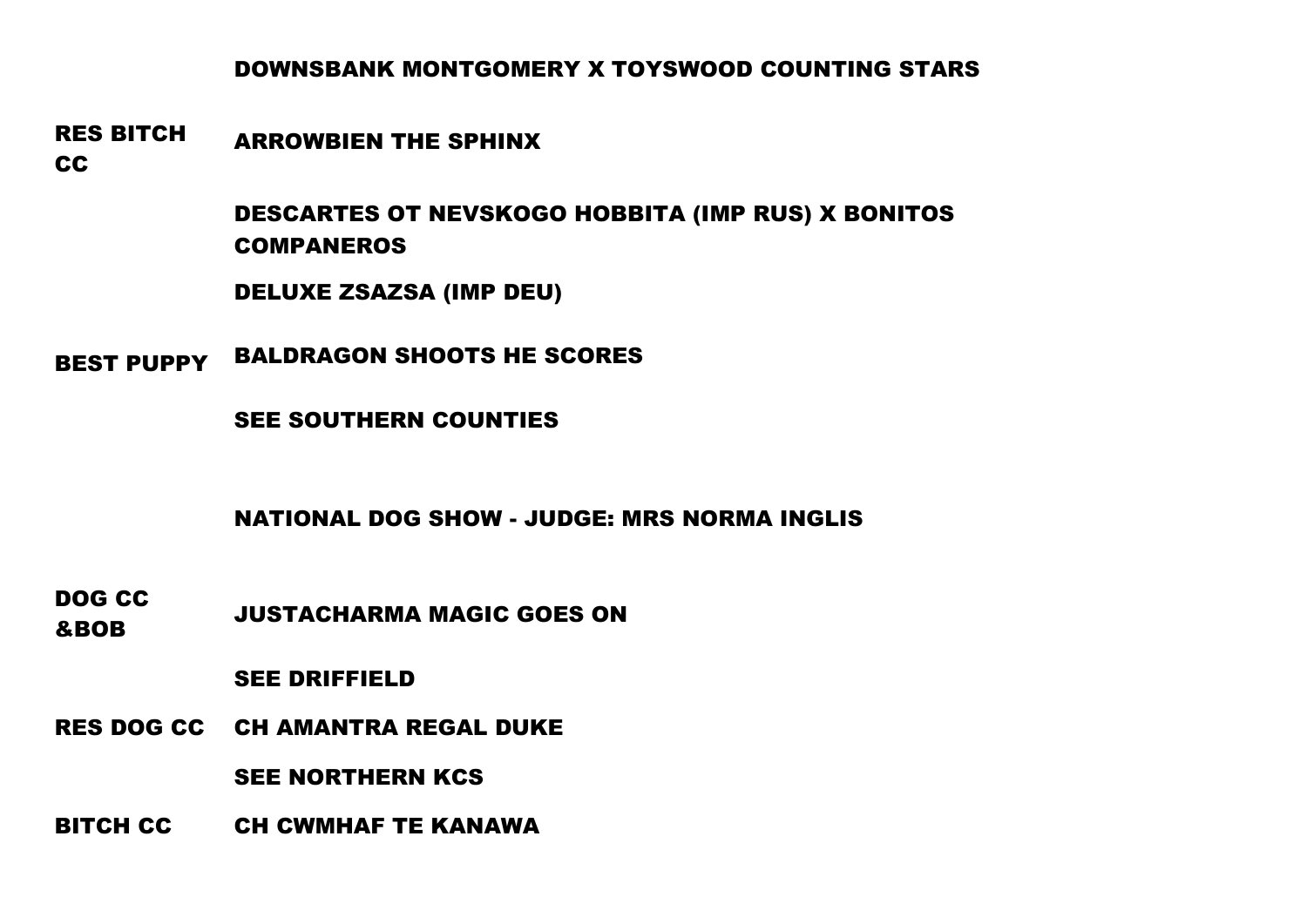### SEE BATH

RES BITCH CC ARROWBIEN THE SPHINX

### SEE DARLINGTON

BEST PUPPY BALDRAGON SHOOTS HE SCORES

SEE SOUTHERN COUNTIES

**BEST** 

**VETERAN CH CWMHAF TE KANAWA** 

SEE BATH

THE SCOTTISH KENNEL CLUB - MAY SHOW - JUDGE: WILMA SUTHERLAND

BITCH CC & BOB CH PENEMMA MISTY FOR ME JW

### SEE LEEDS

RES BITCH CC CHECH CH CWMHAF TE KANAWA

SEE BATH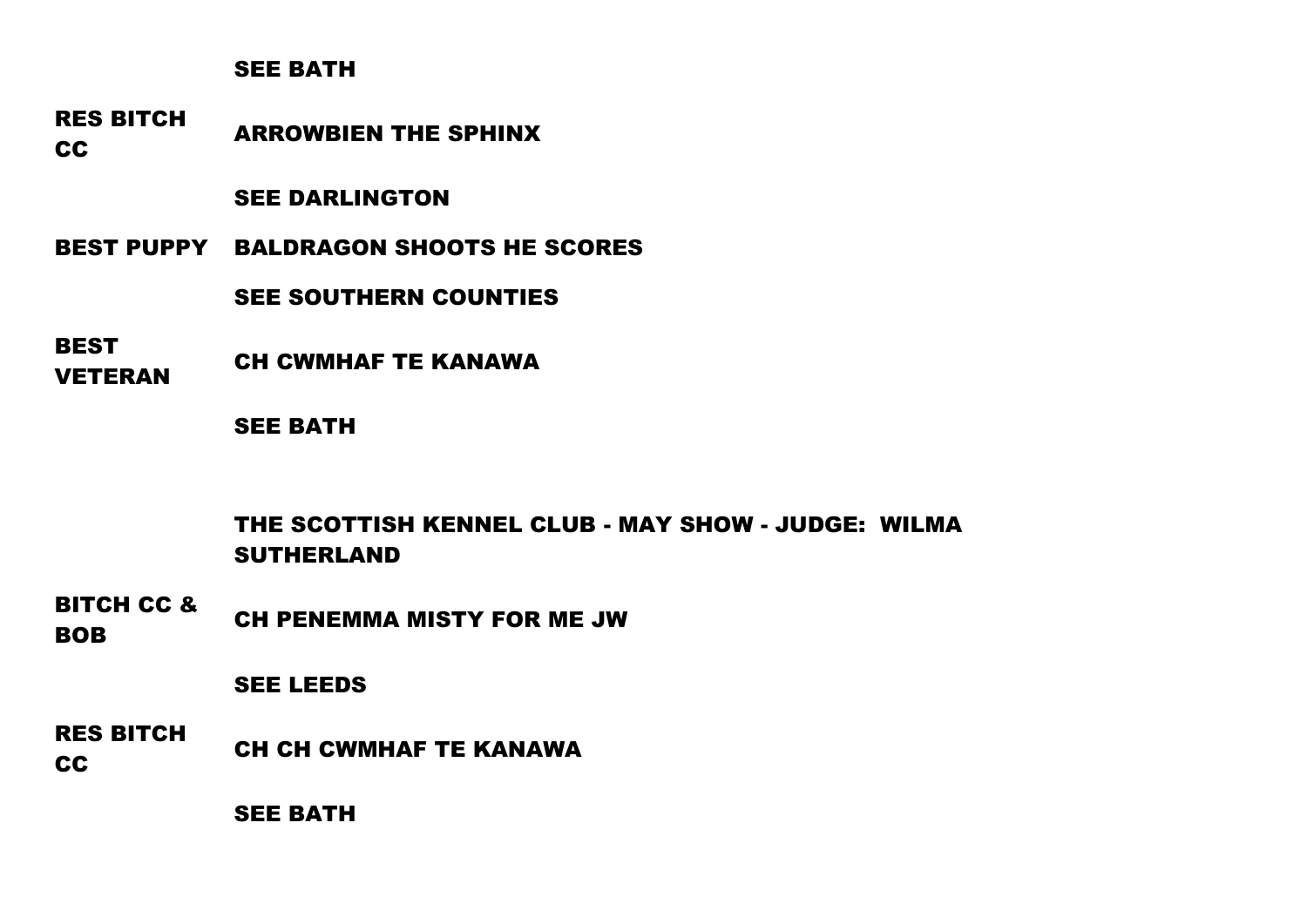DOG CC CH DIGGLE DANDELION JW

### SEE NORTHERN KCS

RES DOG CC TUCHERISH ANDREW CARNEGIE

DOWNSBANK KING OF JAZZ X WINIE OD DVOU ORECHU AND **TUCHERICH** 

BEST PUPPY BALDRAGON SHOOTS HE SCORES

SEE SOUTHERN COUNTIES

VETERAN BITCH PENEMMA MISTY FOR ME JW

SEE LEEDS

THE SCOTTISH KENNEL CLUB SEPTEMBER/OCTOBER SHOW - JUDGE: ALBERT WIGHT

BITCH CC & BOB CH CLUSSEXX REIGN IT IN CAVALLIBROOK (IMP USA)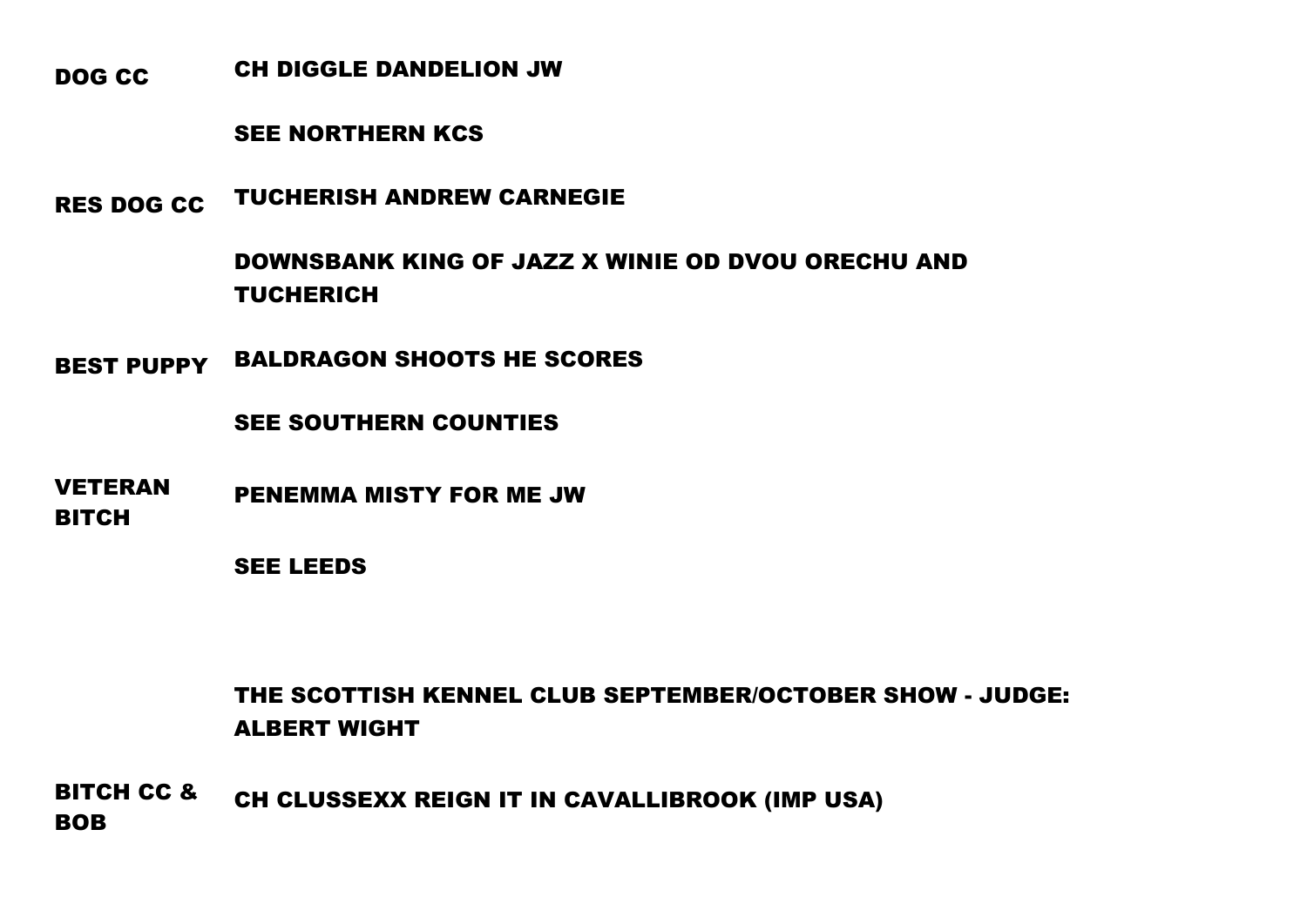# AM CH ROYALIST READY TO REIGN X AM CH CLUSSEX BRING WINE AND CHUTNEY

RES BITCH LUX CH OPRAH DE MELCOURT

CC

SEE DRIFFIELD

DOG CC COFTON ALL I HAV TO DO IS DREAM WITH KHATIBI

CH COFTON A TEAM DAYDREAM X CH COFTON FAIRY TALE

RES DOG CC TUCHERISH ANDREW CARNEGIE

DOWNSBANK KING OF JAZZ X WINIE OD DVOU ORECHU AND TUCHERICH

BEST PUPPY BALDRAGON SHOOTS HE SCORES

SEE SOUTHERN COUNTIES

**BEST** VETERAN CH PENEMMA MISTY FOR ME JW

SEE LEEDS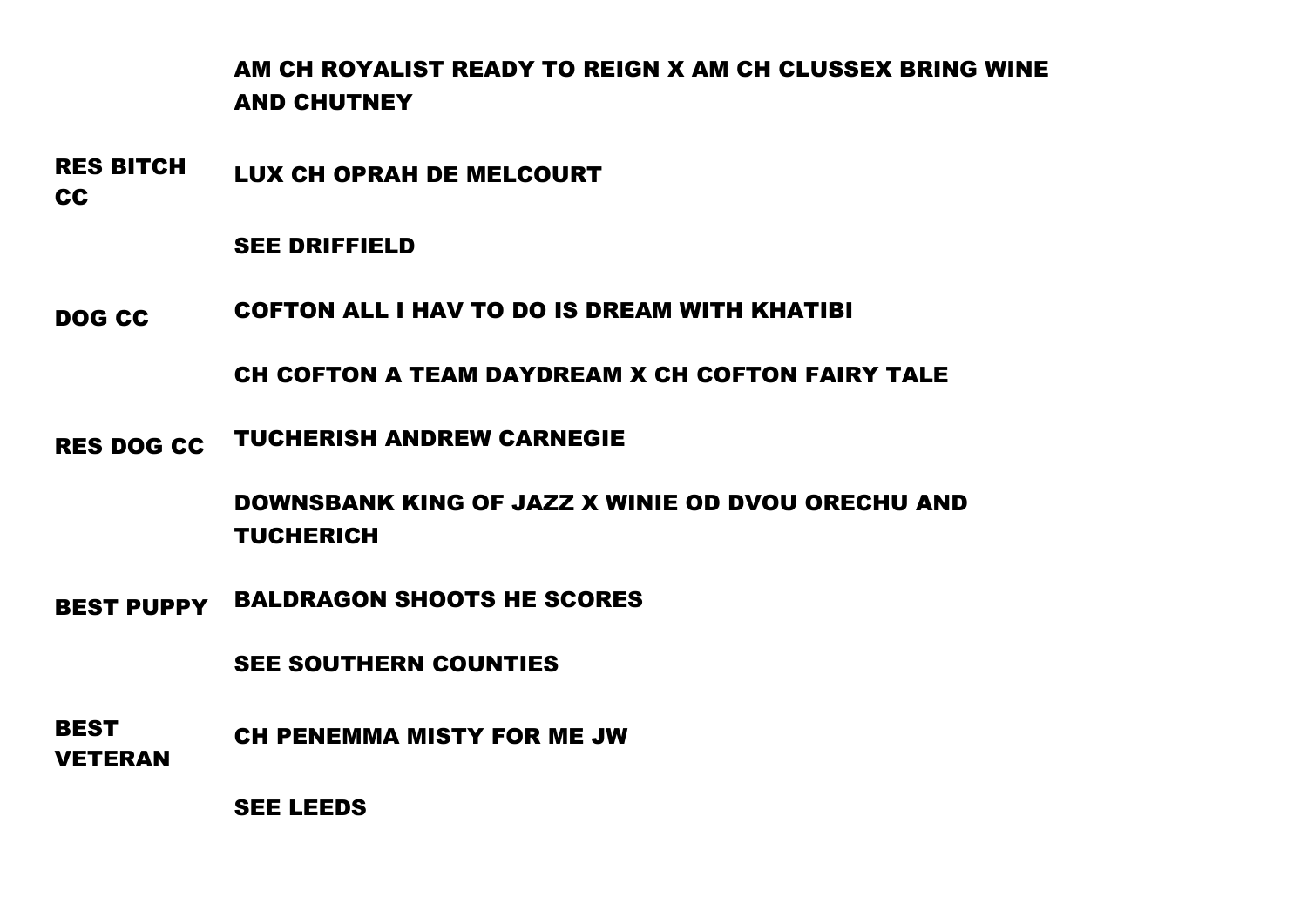## BORDER UNION – JUDGE IAN WATT

BITCH

CC/BOB & CH PENEMMA MISTY FOR ME JW

GROUP 4

SEE LEEDS

RES BITCH CC BALDRAGON FAME GAME AT RICKSBURY NAF TAF

> DESCARTES OT NEVSKOGO HOBBITA (IMP RUS) X MY EXOTIC WORLD DEMANDS

BALDRAGON (IMP DEU)

DOG CC JUSTACHARMA MAGIC GOES ON

SEE DRIFFIELD

RES DOG CC DIGGLE DANDELION JW

SEE NORTHERN KCS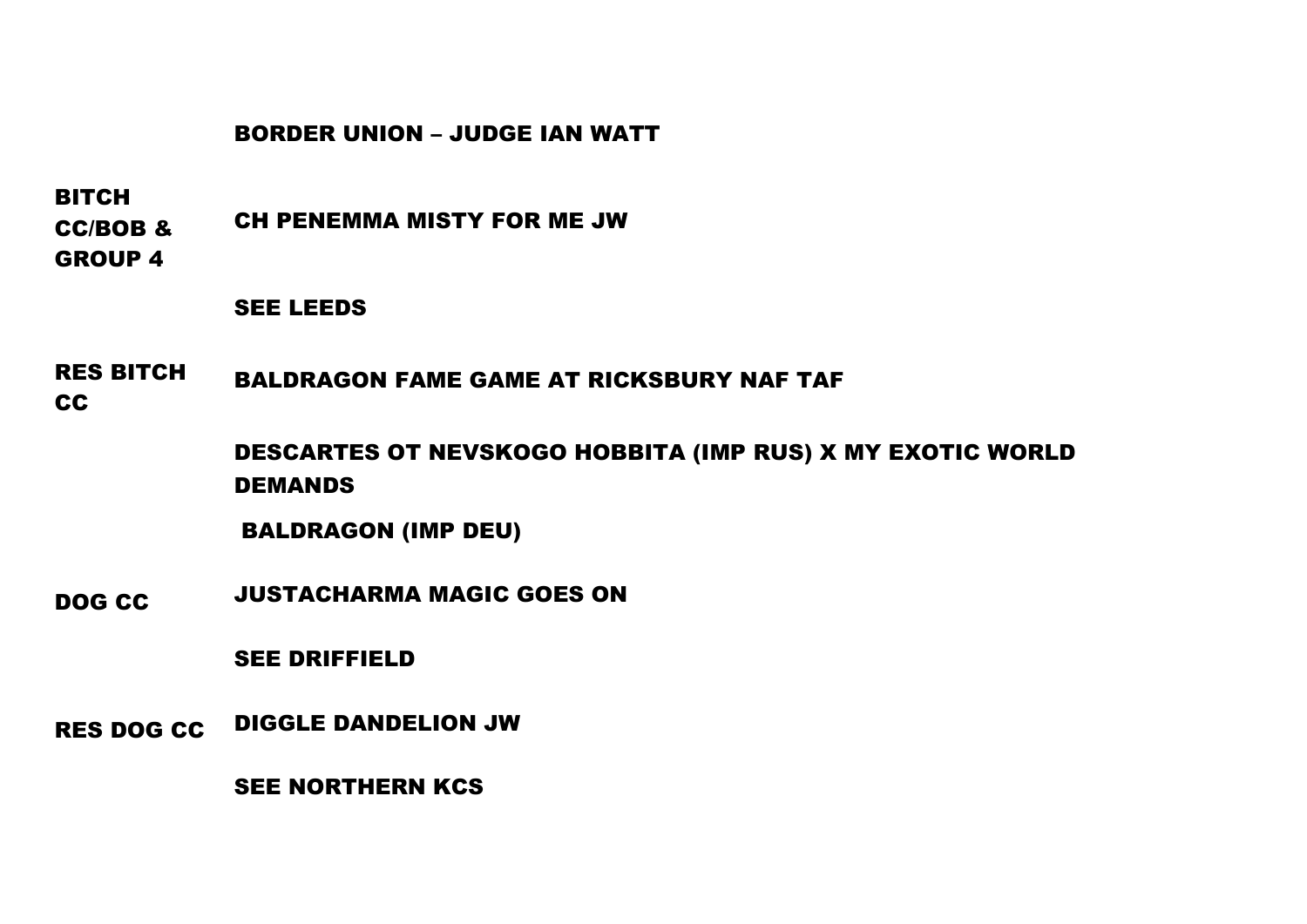BEST PUPPY BALDRAGON FAME GAME AT RICKSBURY NAF TAF

### SEE ABOVE

BEST VETERAN CH PENEMMA MISTY FOR ME JW

SEE LEEDS

# KCS ASSOCIATION – JUDGE RAYE PARRY

DOG CC & BALDRAGON SHOOTS HE SCORES

BOB

DESCARTES OT NEVSKOGO HOBBITA (IMP RUS) X BALDRAGON BLING IT ON

RES DOG CC CHACOMBE FINN

CH CHACOMBE RETAINED ASSETT X CHACOMBE TUDOR ROSE

BITCH CC CAVELLA CAMELIA

YAKEE ROYAL TREASURE X PENEMMA MILLIE THE MINX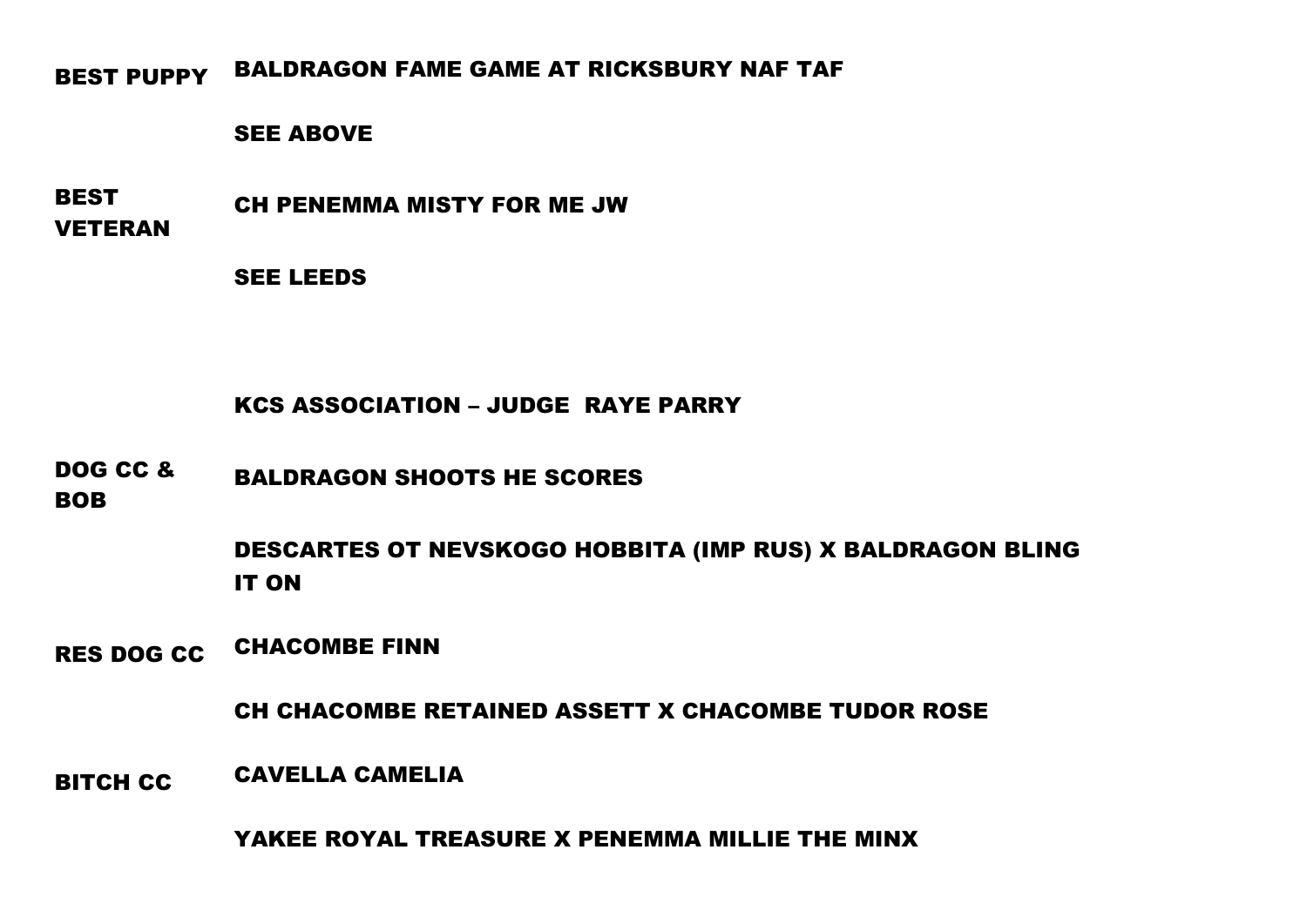RES BITCH TOYSWOOD STARLIGHT EXPRESS

CC

DOWNSBANK MONTGOMERY X TOYSWOOD COUNTING STARS

BEST PUPPY BALDRAGON CENTRE STAGE WITH KHATIBI

DESCARTES OT NEVSKOGO HOBBITA (IMP RUS) X MY EXOTIC WORLD DEMANDS

BALDRAGON (IMP DEU)

BEST VETERAN CH CWMHAF TE KANAWA

> POMELO TRIPLE CHANCE X CWMTIRION SHE'S TOO DAM HOT FOR **CWMHAF**

THE KING CHARLES SPANIEL CLUB JUDGE – JANE LILLEY

DOG CC &BOB SAROSOTA CHENIN BLANC

SEE BLACKPOOL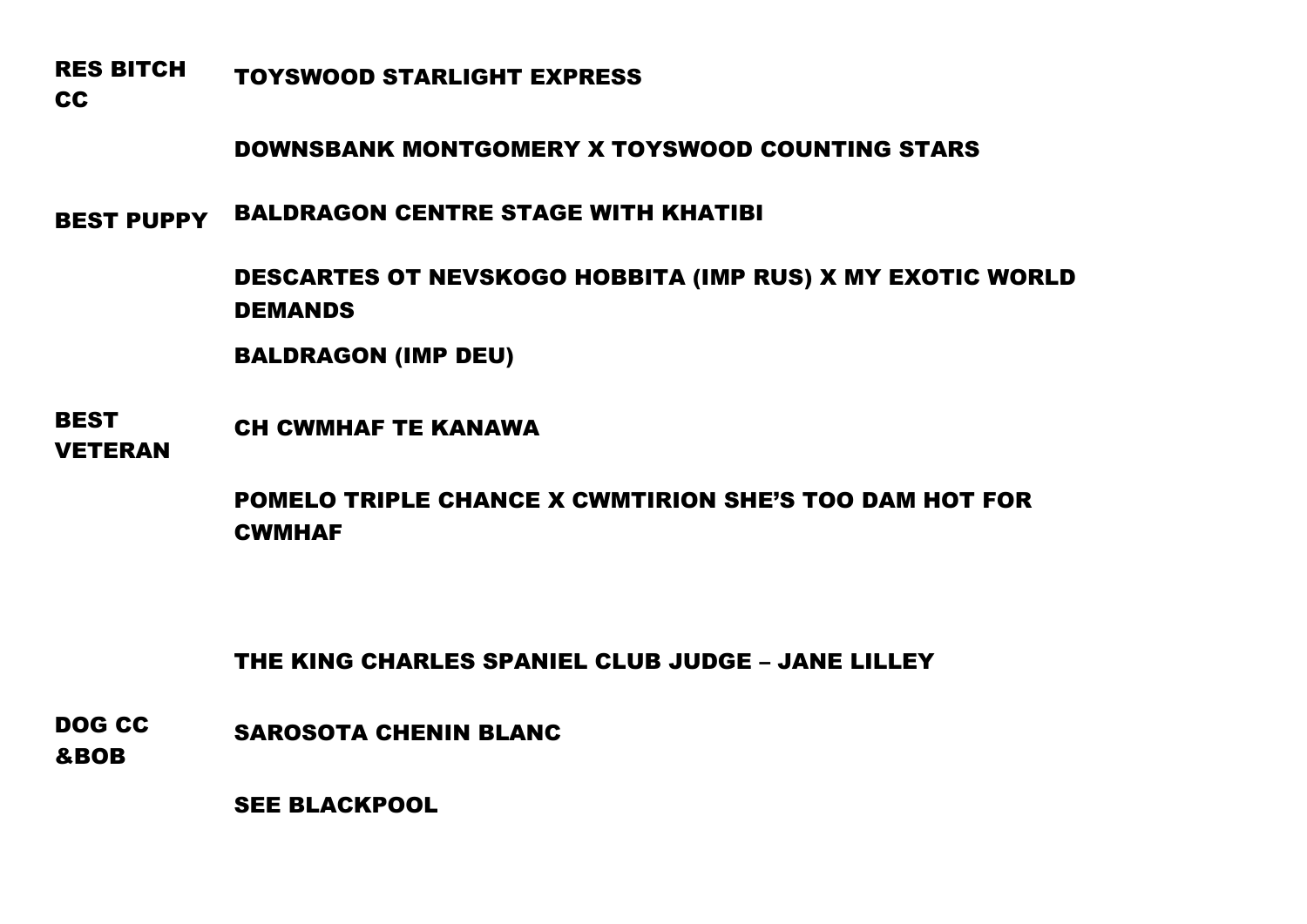RES DOG CC DAVID OF NEVSKOGO HOBBITA AT ELLINGHURST (IMP RUS)

## CLUSSEXX NEVSKIY HOBBIT X MAGIC SILK LOVE OF MY LIFE

BITCH CC AMANTRA TARAZED CARLEETO

### SEE BATH

RES BITCH TOVARICH TEANNA

## CC

SEE NORTHERN KING CHARLES SPANIEL

BESTPUPPY BALDRAGON CENTRE STAGE WITH KHATIBI

SEE KING CHARLES SPANIEL ASSOCIATION

**BEST** VETERAN DE LYS DE MELCOURT

CH AMANTRA CHEERS X MULTI CH AMETHYST DE MELCOURT

LKA JUDGE - JENNIFER MATCHES (FOCHAI)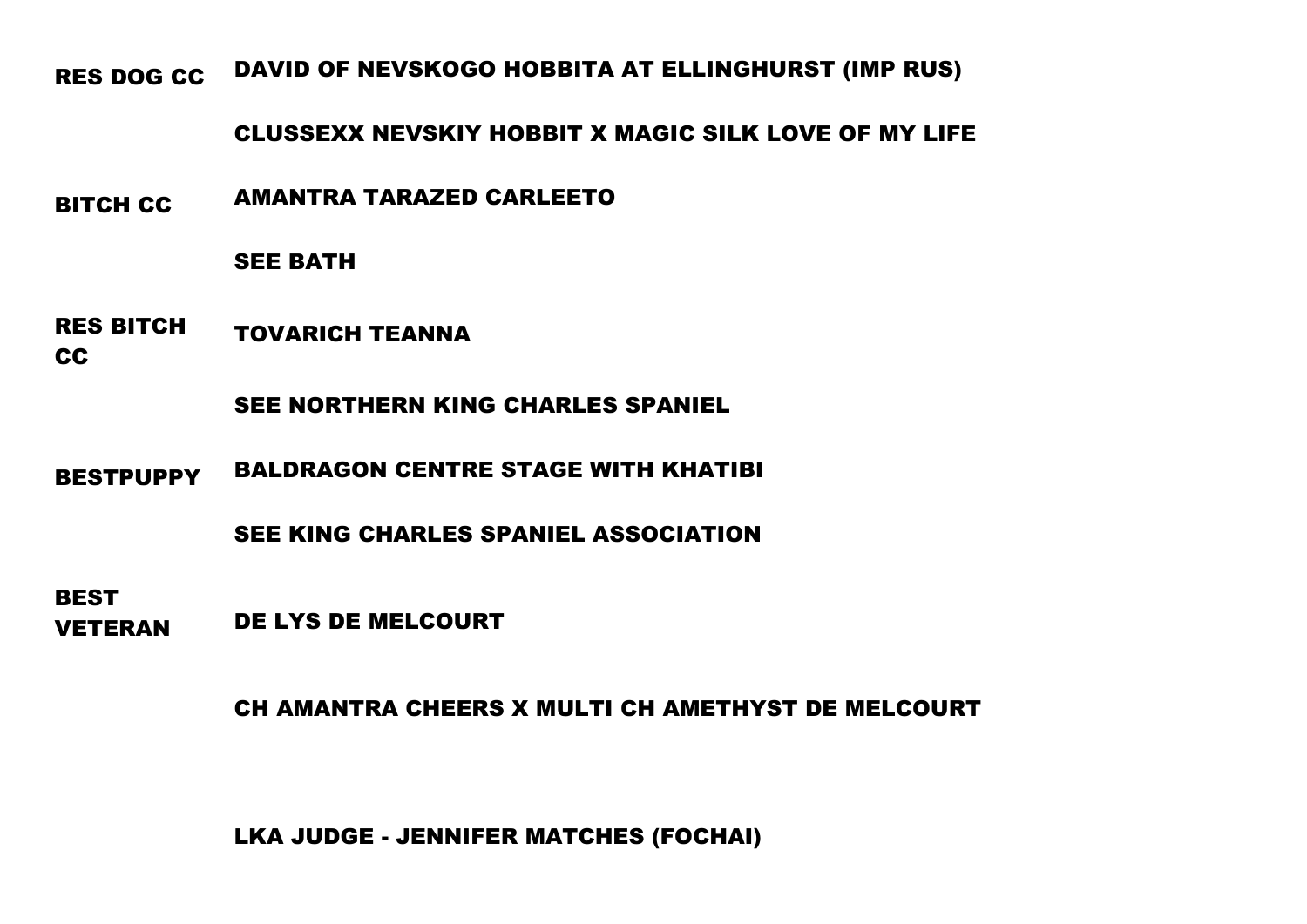DOG CC & BOB AMBASSADOR BOY STAR OF TUCHERISH (IMP RUS)

### SEE DARLINGTON

RES DOG CC DAVID OT NEVSKOGO HOBBITA AT ELLINGHURST (IMP RUS)

## SEE BOURNNEMOUTH

BITCH CC CH CH CWMHAF TE KANAWA

### SEE BATH

RES BITCH CC LUX CH OPRAH DE MELCOURT

### SEE DRIFFIELD

BEST PUPPY BALDRAGON FAME GAME AT RICKSBURY TAF

### SEE BORDER UNION

CH CH CWMHAF TE KANAWA

Best Veteran